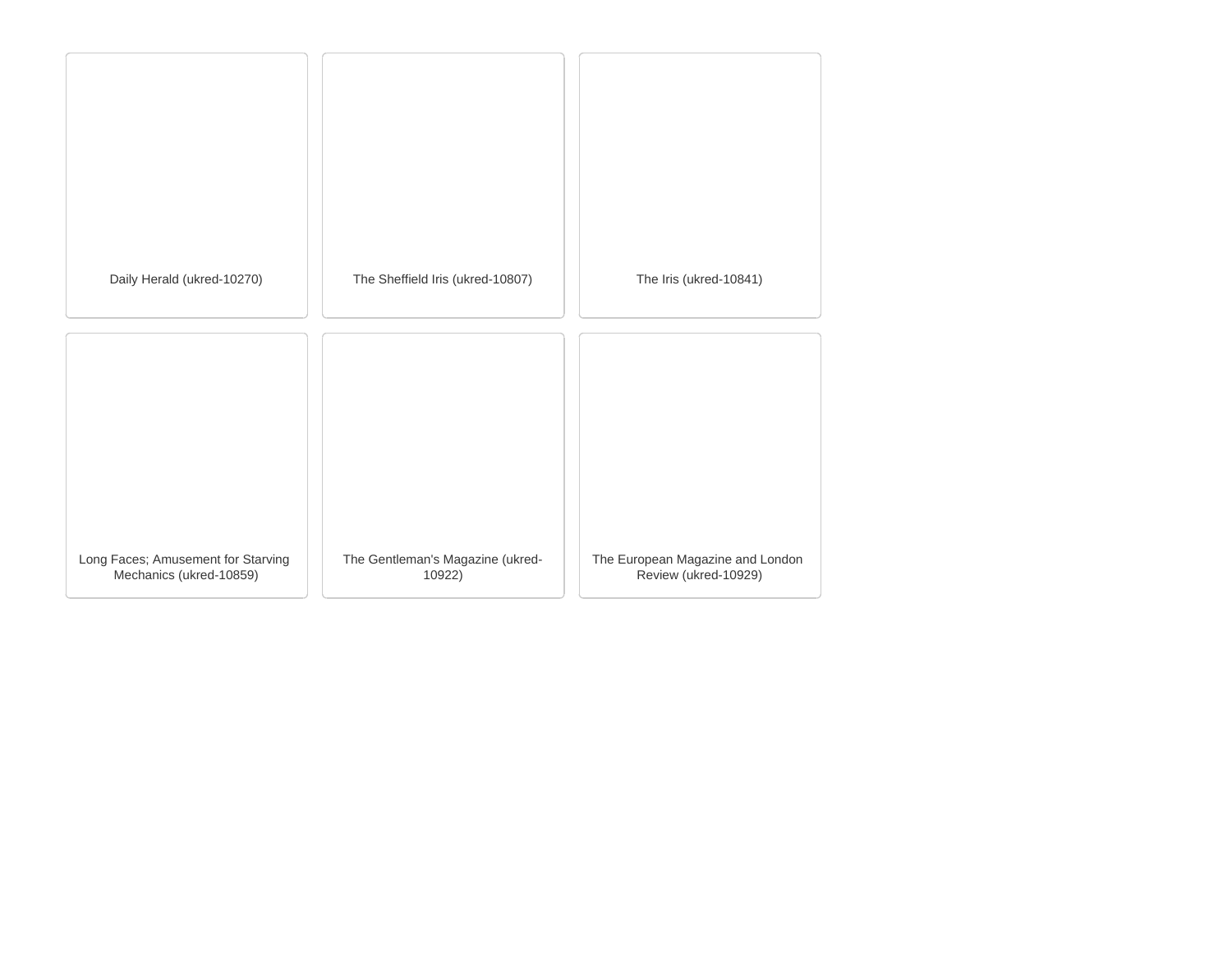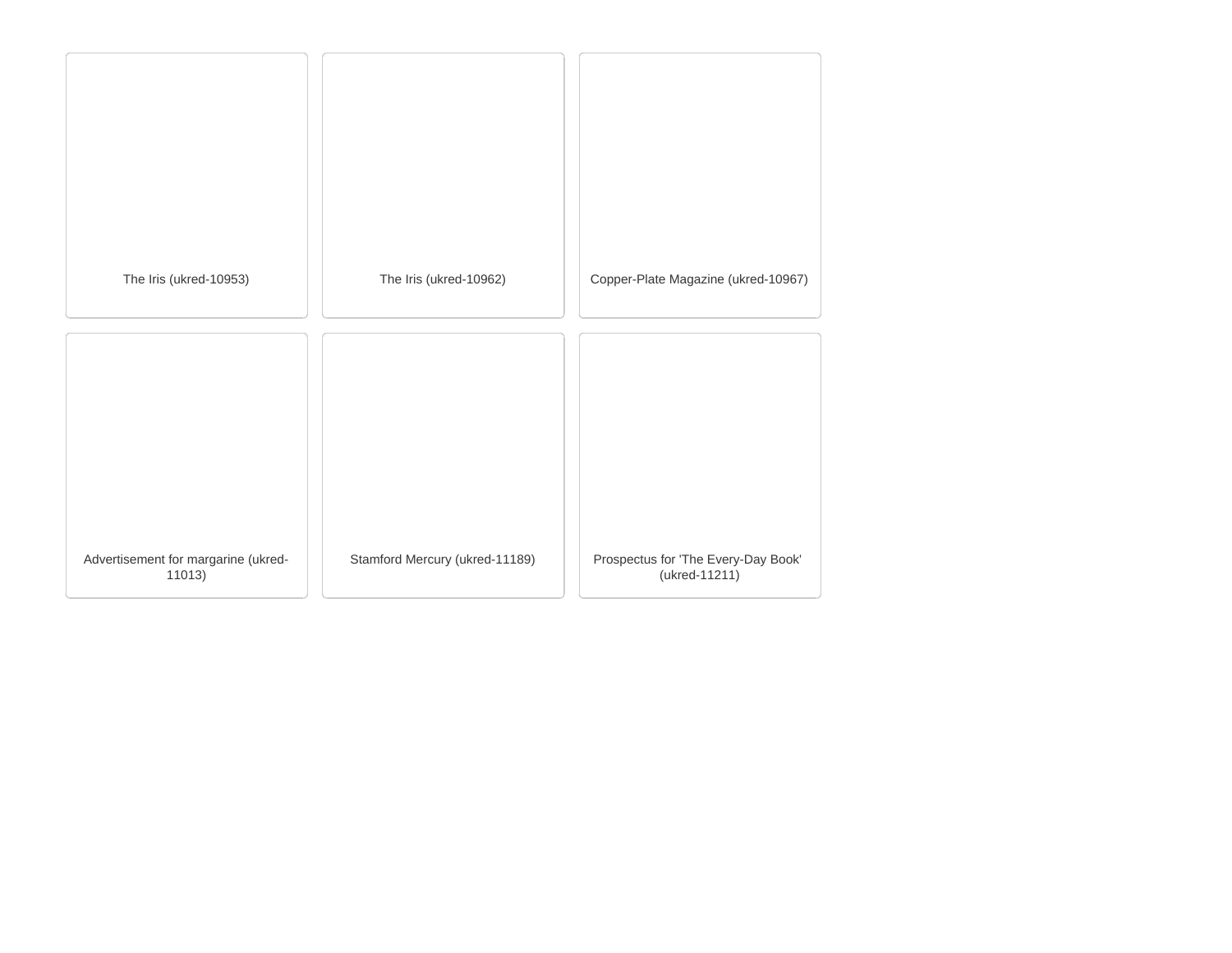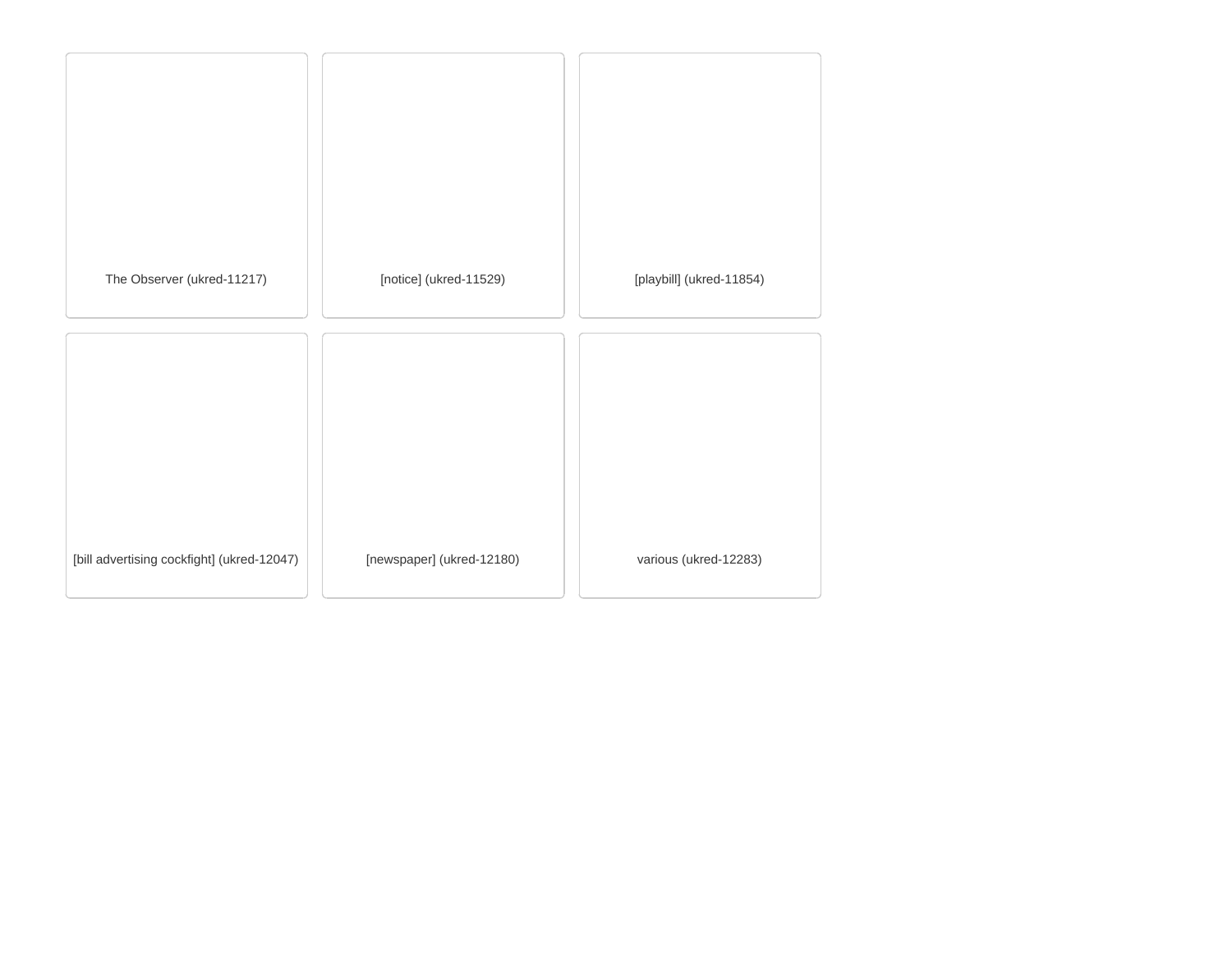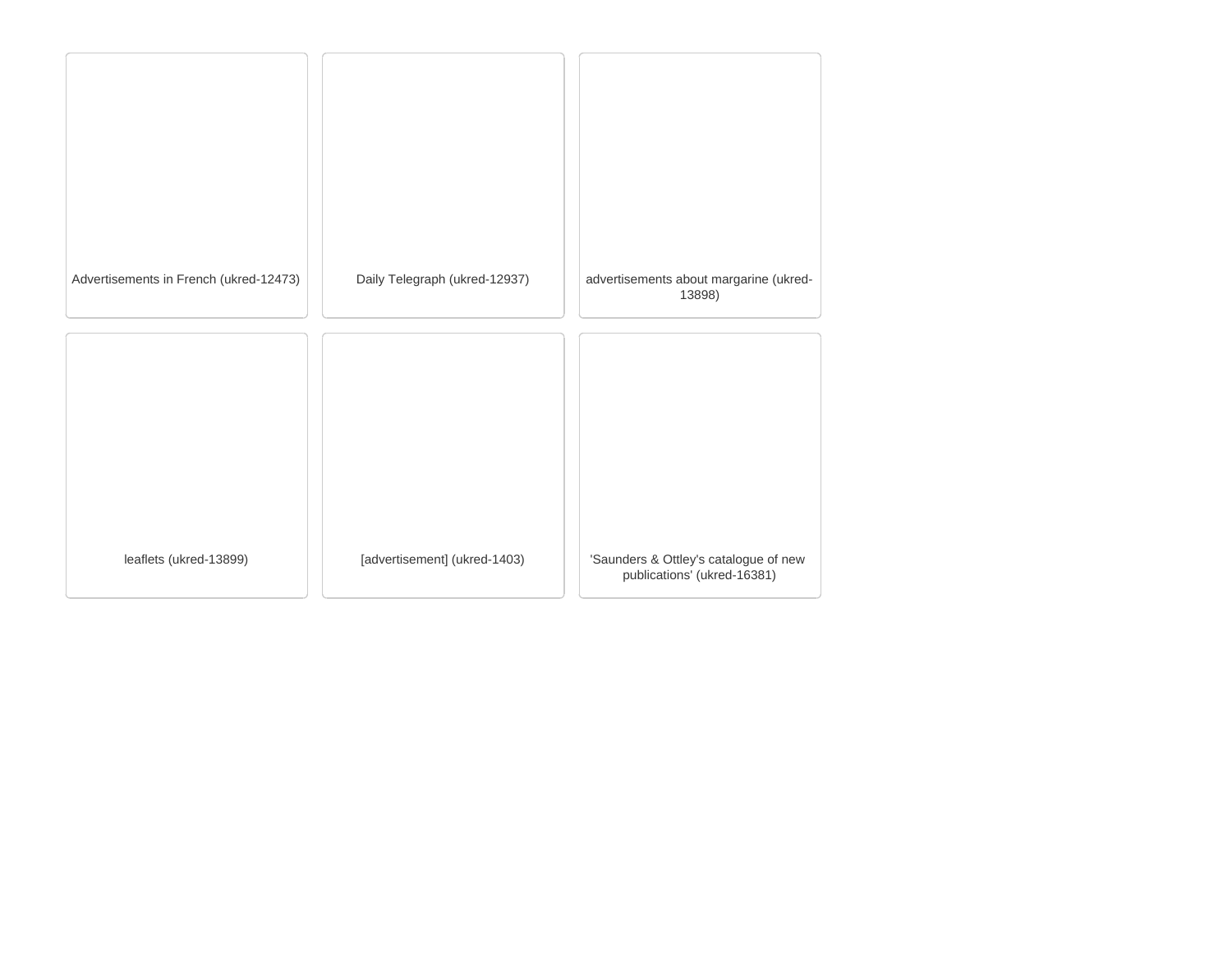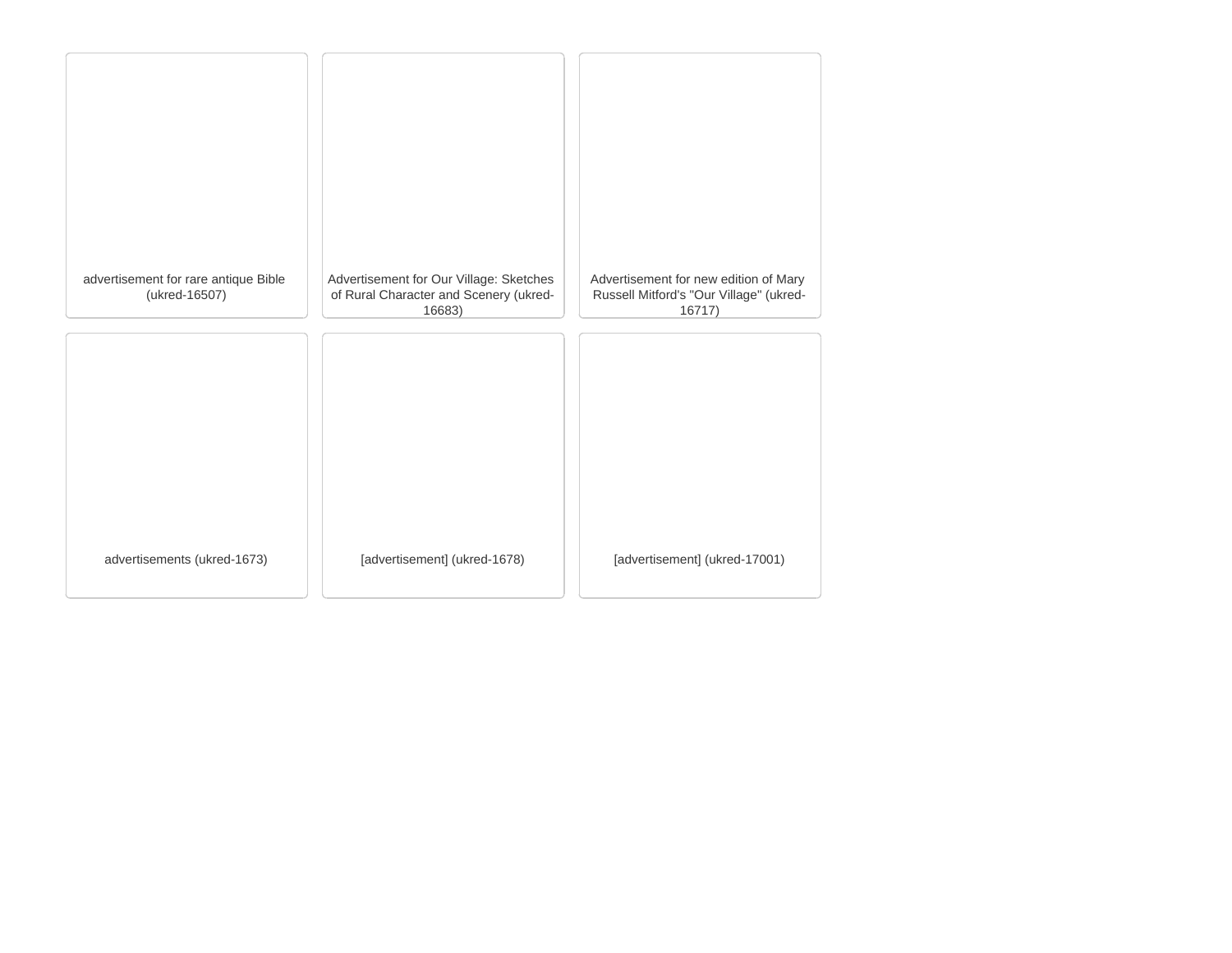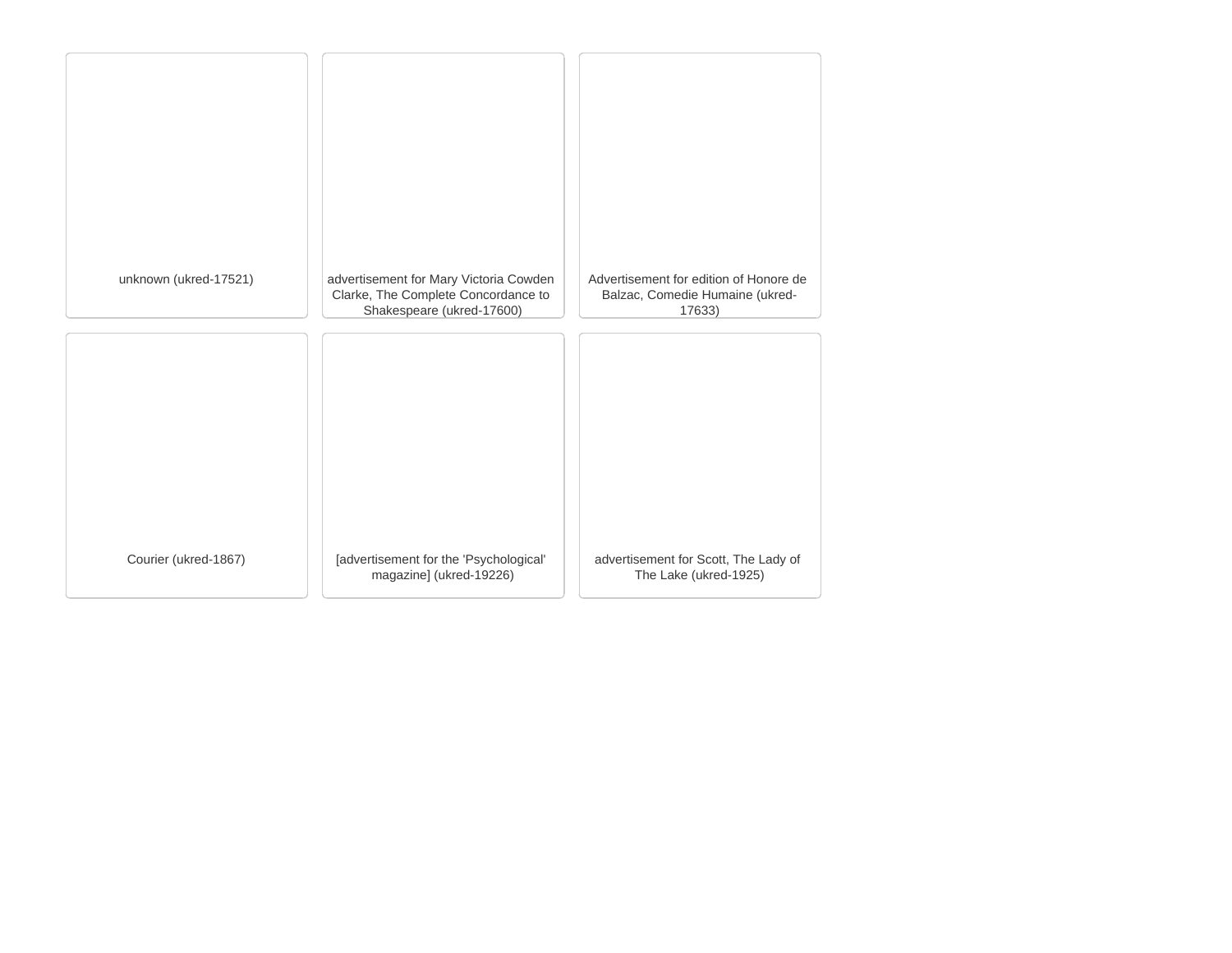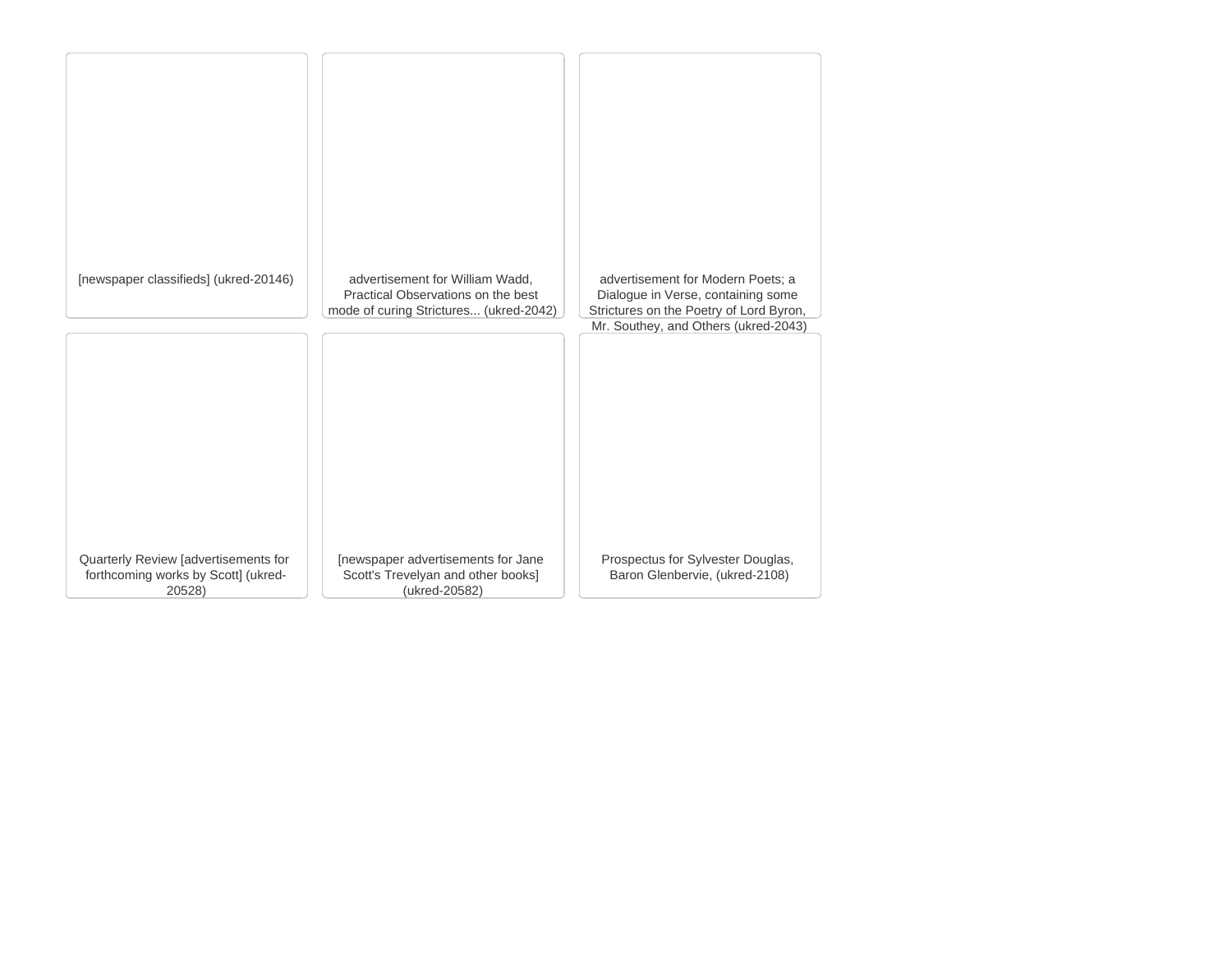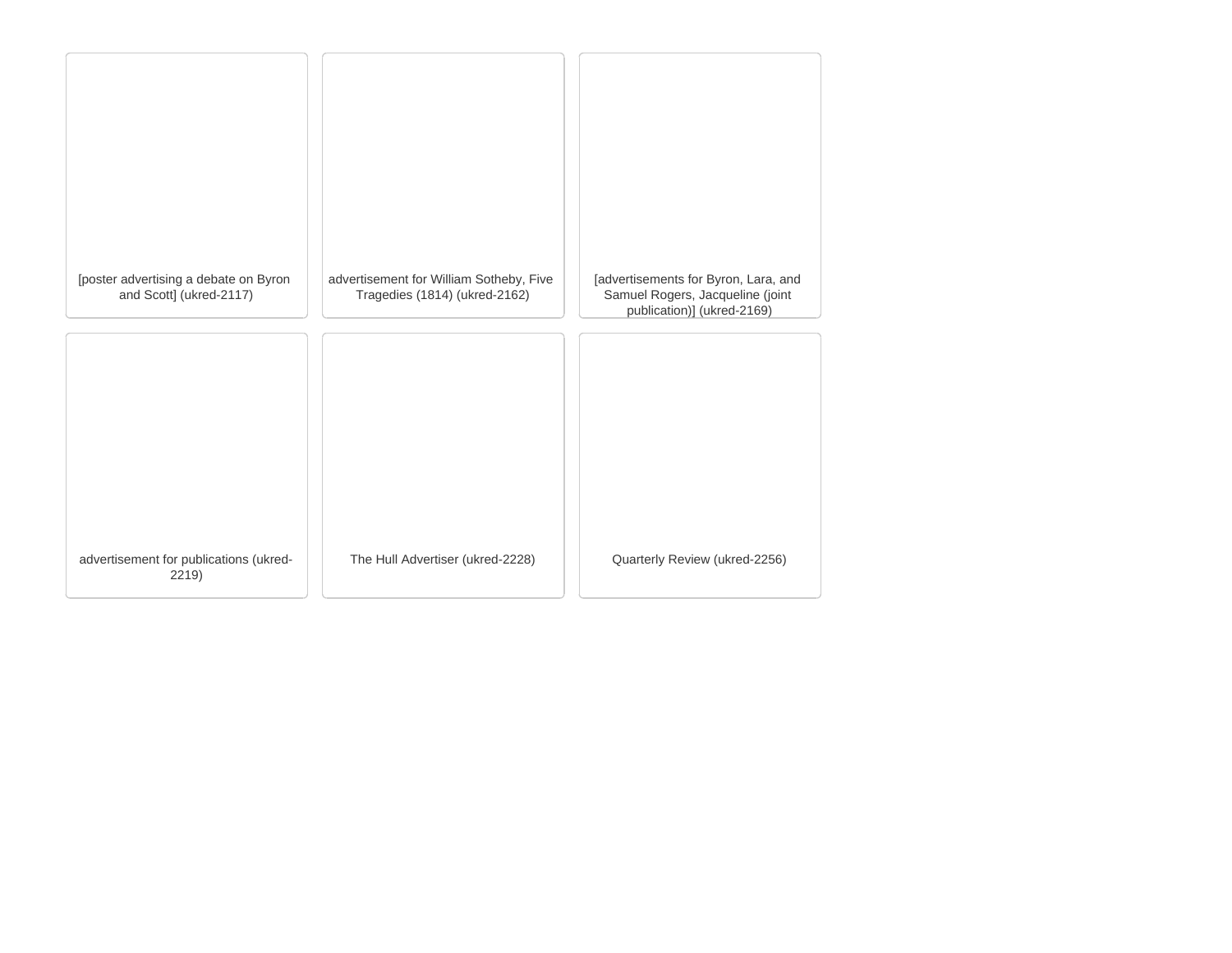| Waterloo and Other Poems (ukred-2261) | Advertisement for Tea (ukred-23052) | Galignani's Messenger (ukred-2332) |
|---------------------------------------|-------------------------------------|------------------------------------|
|                                       |                                     |                                    |
|                                       |                                     |                                    |
|                                       |                                     |                                    |
|                                       |                                     |                                    |
|                                       |                                     |                                    |
|                                       |                                     |                                    |
|                                       |                                     |                                    |
| [placard] (ukred-23499)               | Argus (ukred-23532)                 | The Times (ukred-24950)            |
|                                       |                                     |                                    |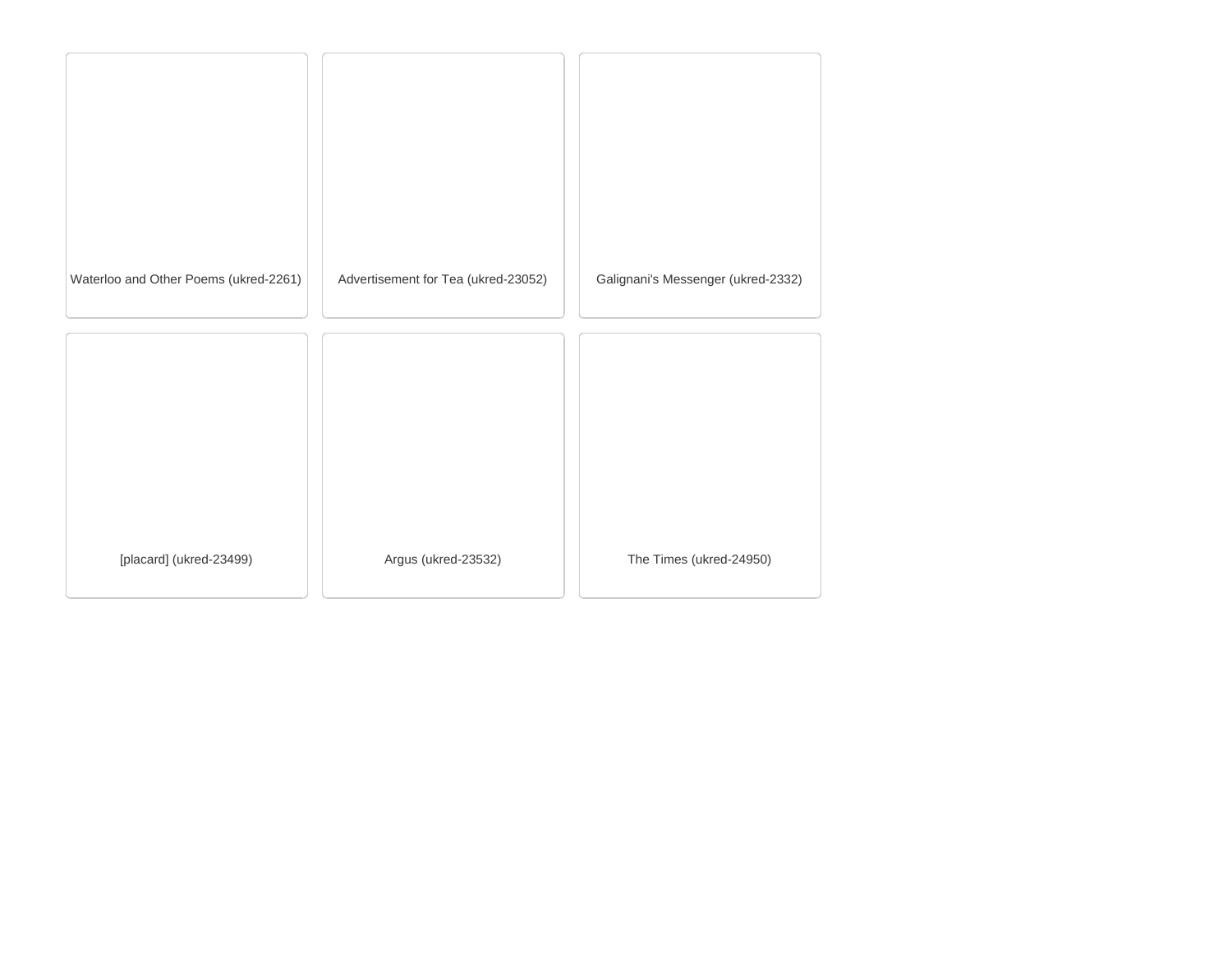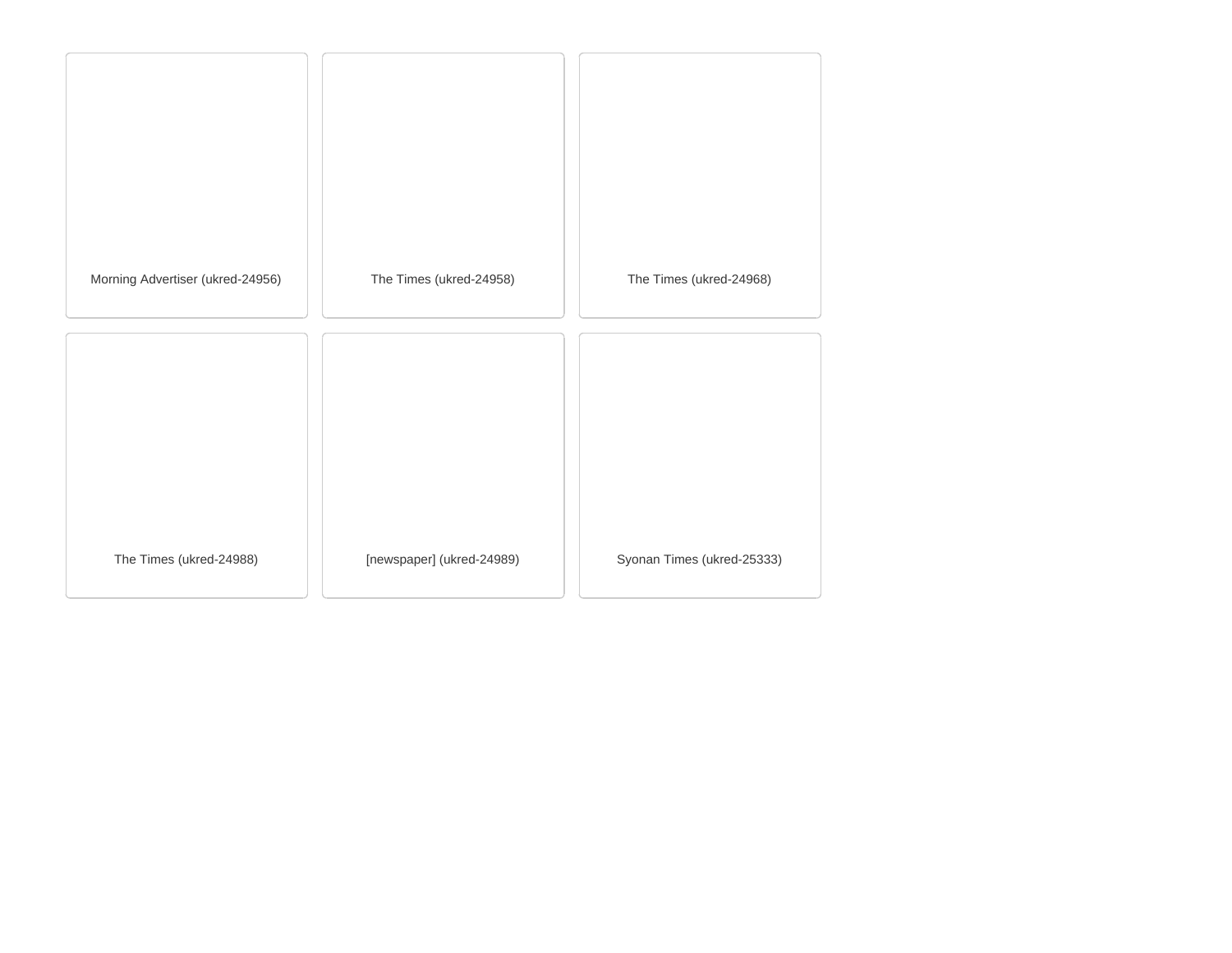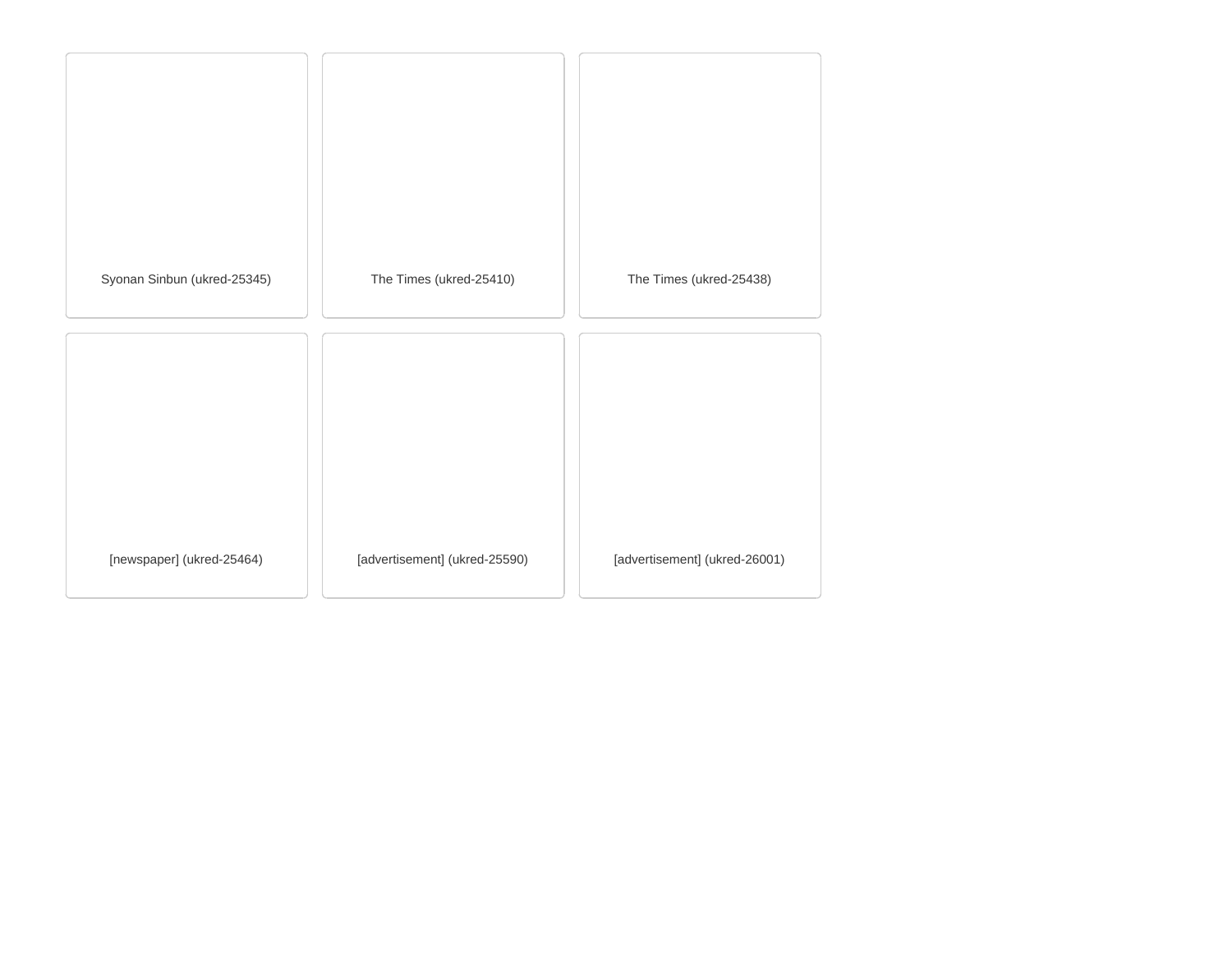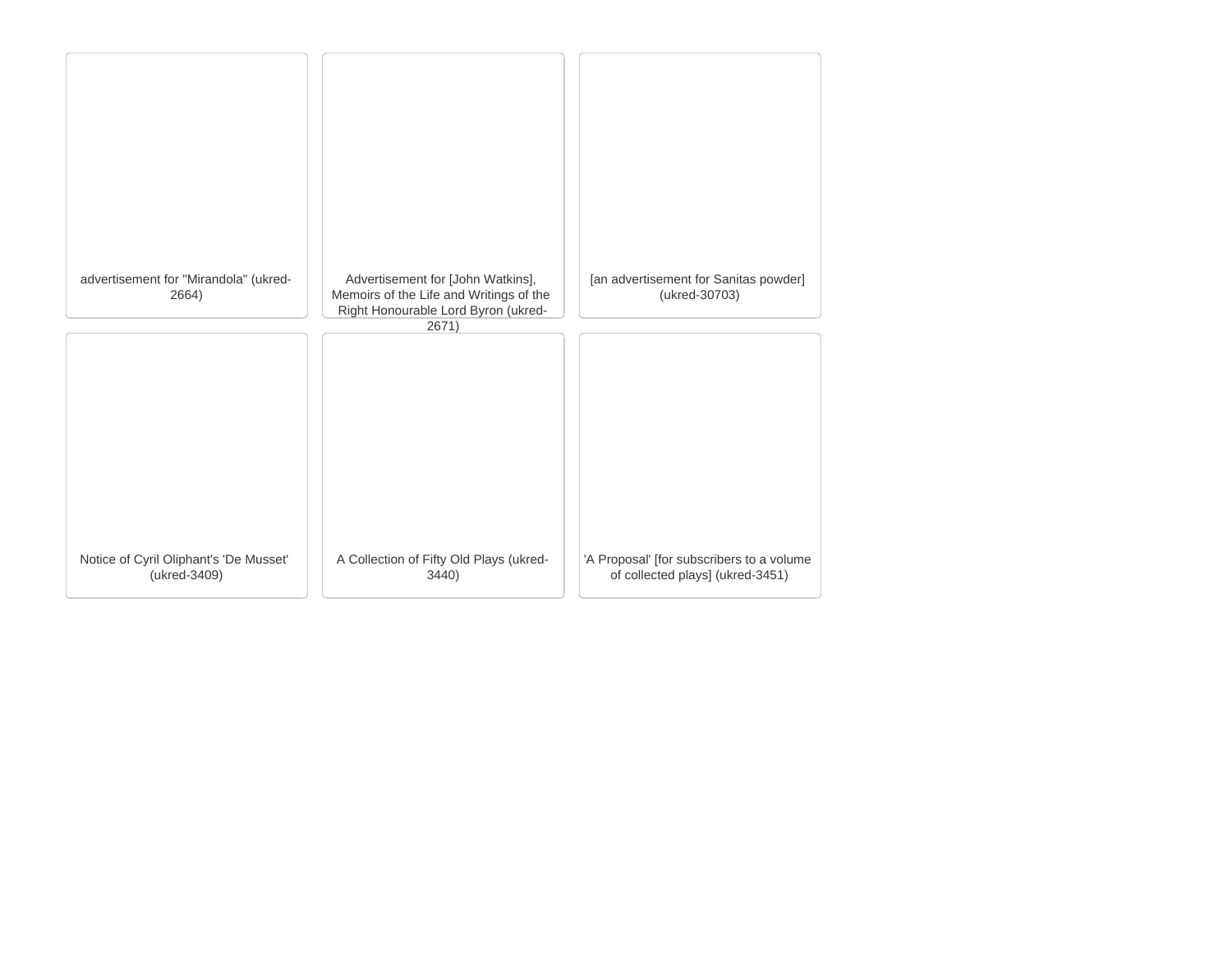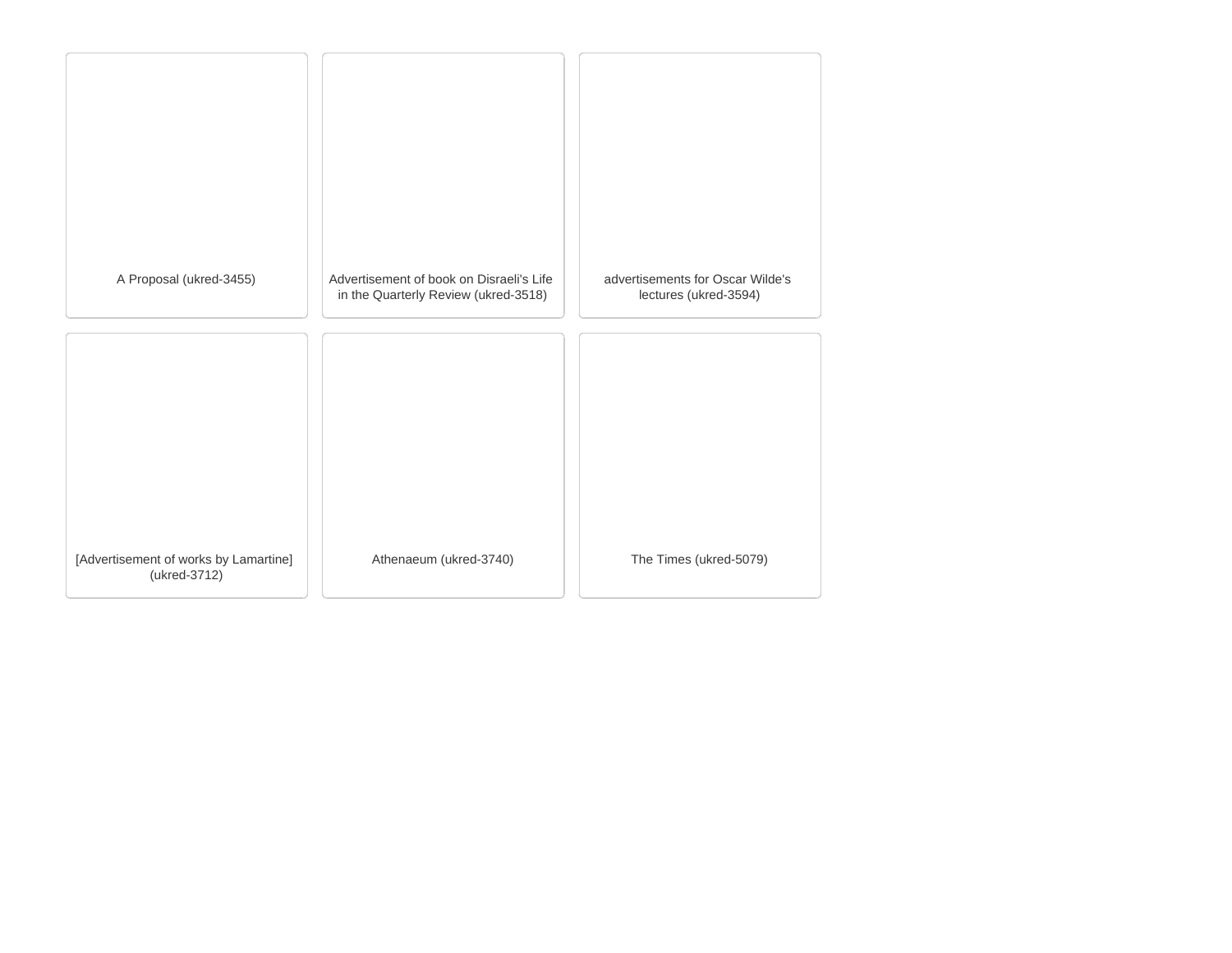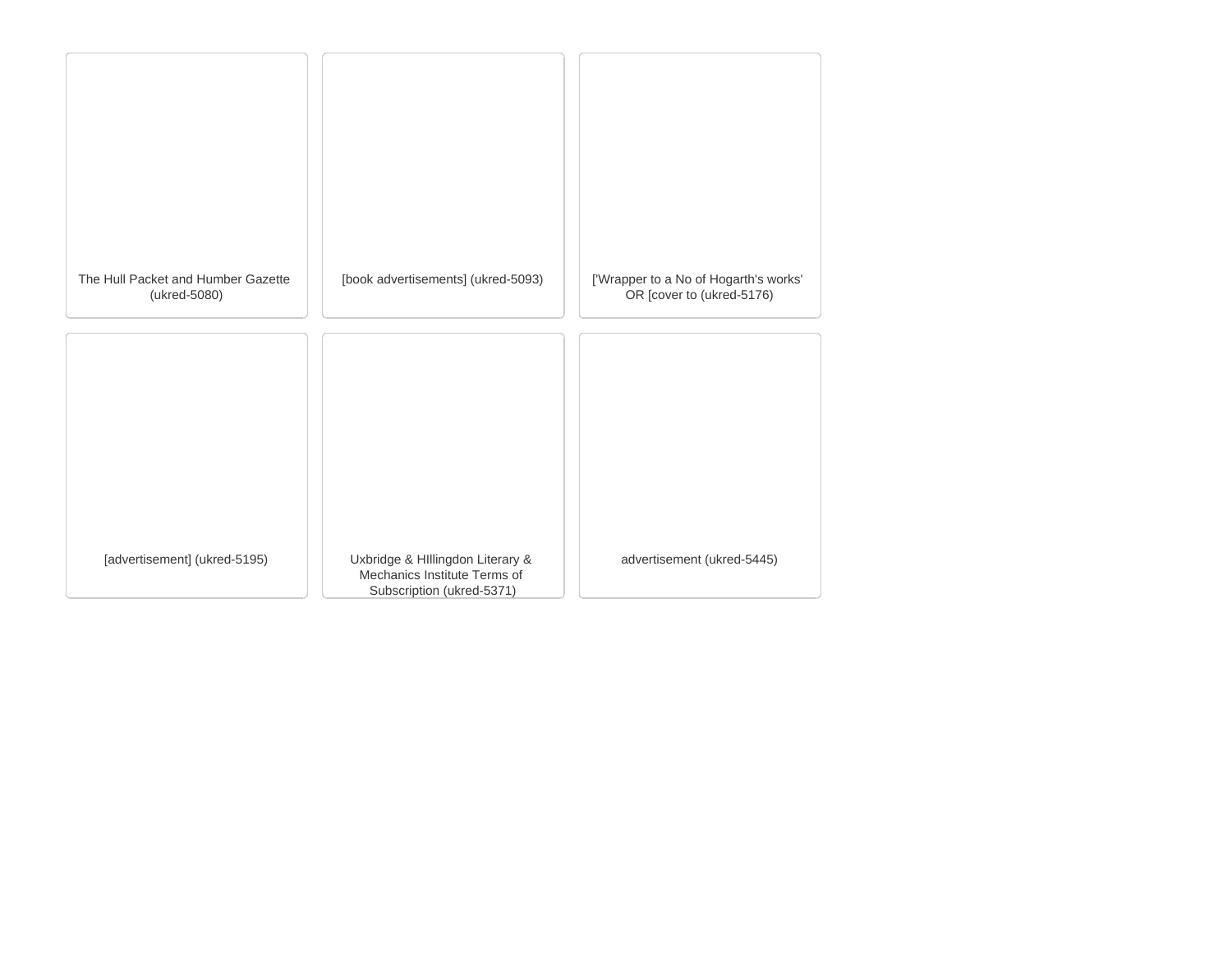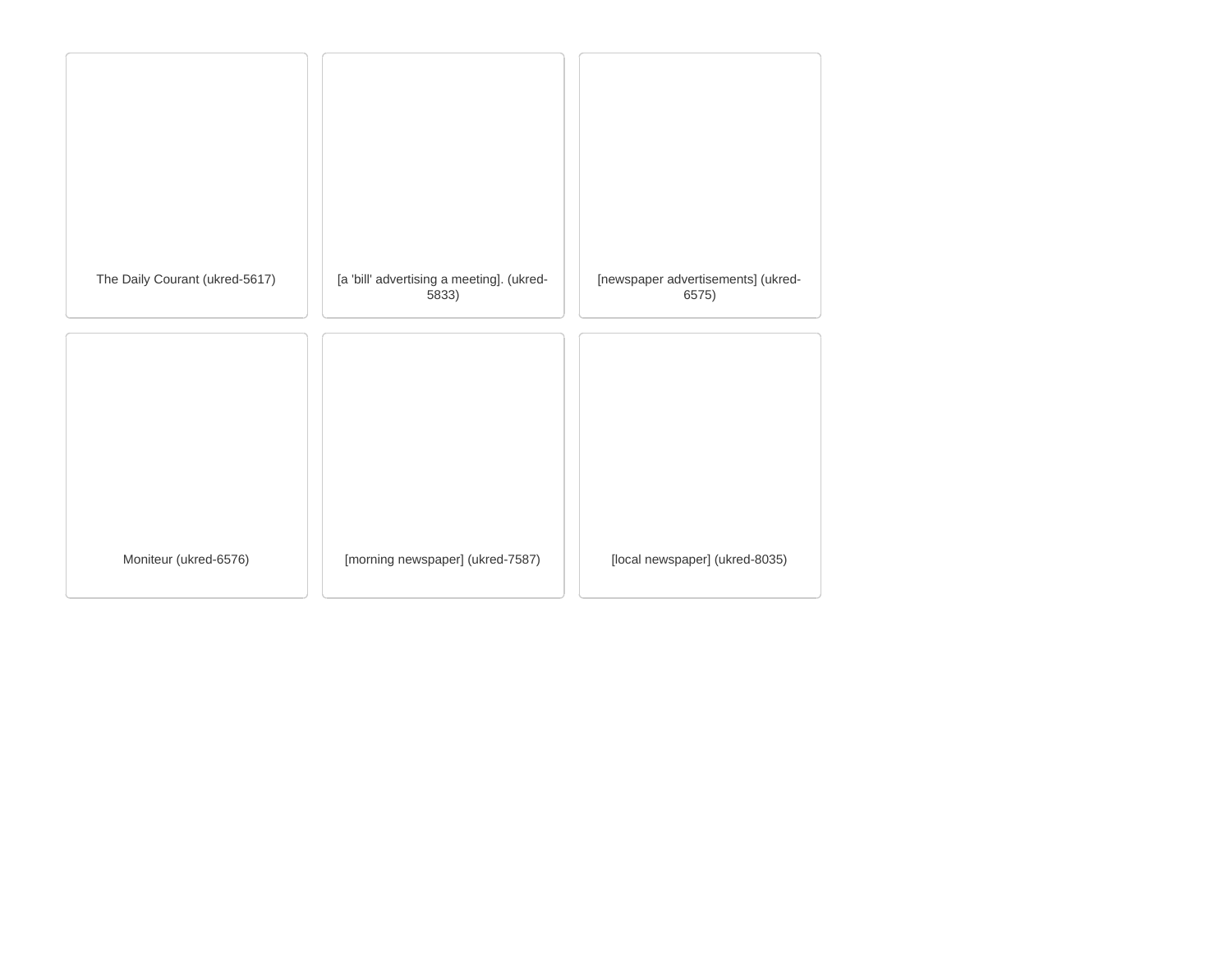